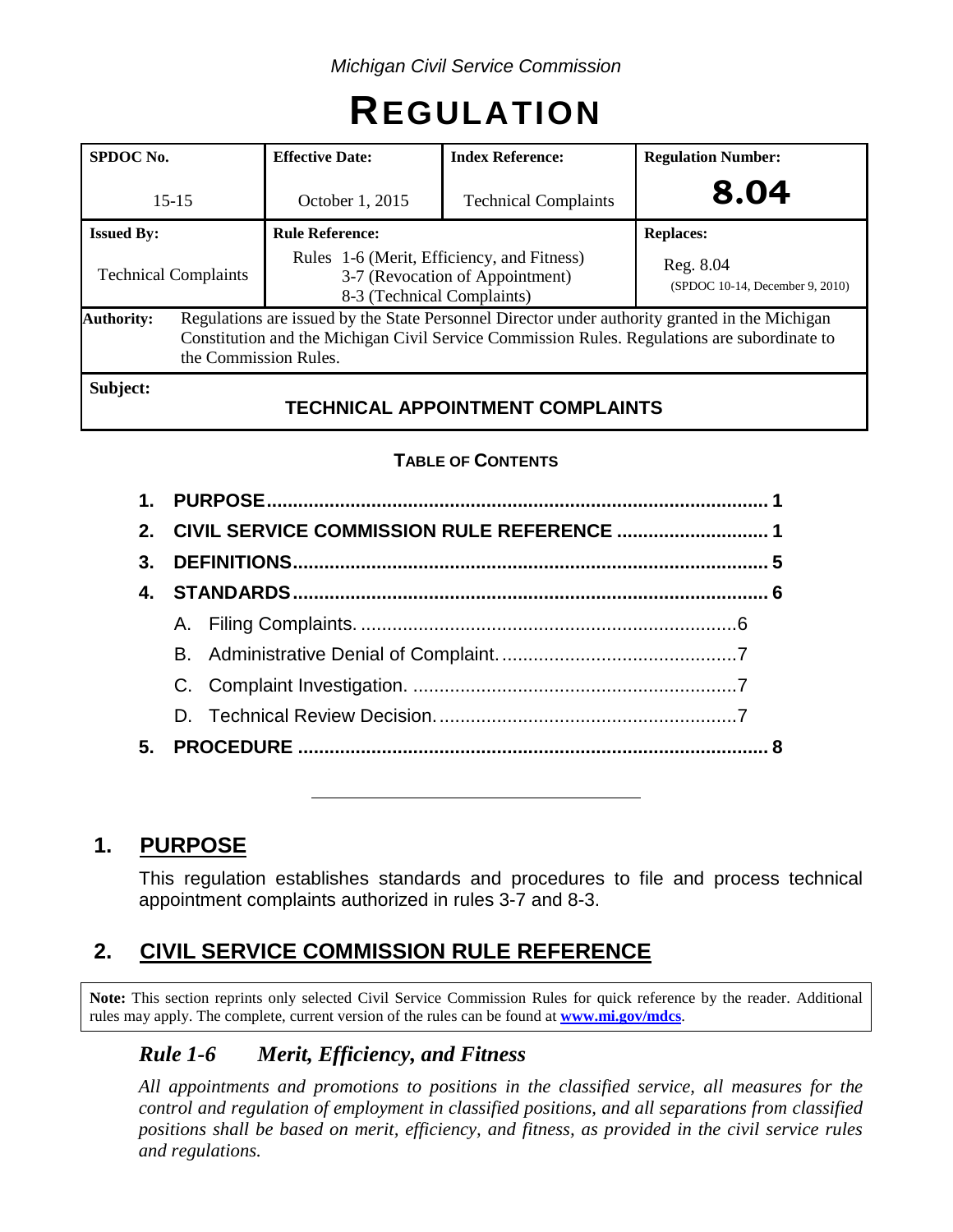# *Rule 3-7 Revocation of Appointment*

#### *3-7.1 Review of Appointments*

*Every appointment in the classified service is expressly subject to review by civil service staff. If the state personnel director determines that an appointment violated a civil service rule or regulation, the director may order corrective action, including revocation of the appointment.*

#### *3-7.2 Methods of Review*

*Civil service staff may review any appointment as part of the civil service audit function or as the result of a technical appointment complaint.*

#### *(a) Audit review.*

- *(1) Revocation of appointment. If civil service staff audits an appointment and determines that the selection, appointment, or certification violated a civil service rule or regulation, the state personnel director may order corrective action, including revocation of the appointment. The director shall give written notice of the revocation to the appointing authority and the employee whose appointment is revoked.*
- *(2) Subsequent technical complaint. An employee whose appointment is revoked, or the employee's appointing authority, may file a technical appointment complaint regarding a revocation order within 14 calendar days after the date the revocation order was issued. If a timely technical appointment complaint is filed, the revocation order is automatically stayed pending a decision or further order of the technical review officer.*

#### *(b) Technical appointment complaint by candidate.*

- *(1) Technical appointment complaint authorized. If an unsuccessful candidate files a timely technical appointment complaint under rule 8-3 [Technical Complaints] and the technical review officer determines that the challenged appointment violated a civil service rule or regulation, the officer may order corrective action, including revocation of the challenged appointment.*
- *(2) Notice to incumbent. If a technical appointment complaint is filed, the incumbent employee whose appointment is being challenged in the complaint is entitled to notice of the complaint and an opportunity to defend the appointment. If the technical review officer revokes an incumbent employee's appointment, that incumbent employee is bound by the determination of the technical review officer, including revocation of the incumbent employee's appointment.*

#### *3-7.3 Effect of Revocation of Appointment*

*When the state personnel director or a technical review officer revokes an appointment, the employment status of the employee whose appointment is revoked is determined as follows:*

- *(a) Employee with continuing status. If the employee had continuing status at the time of the appointment, the employee is to be retained in a position within the agency that appointed the employee at a classification and level in which the employee had continuing status at the time of the appointment. If no such position is available within the agency at the time of the revocation, the employee may exercise employment preference.*
- *(b) Employee without continuing status. If the employee had no continuing status in the classified service at the time of the appointment, the appointing authority shall separate the*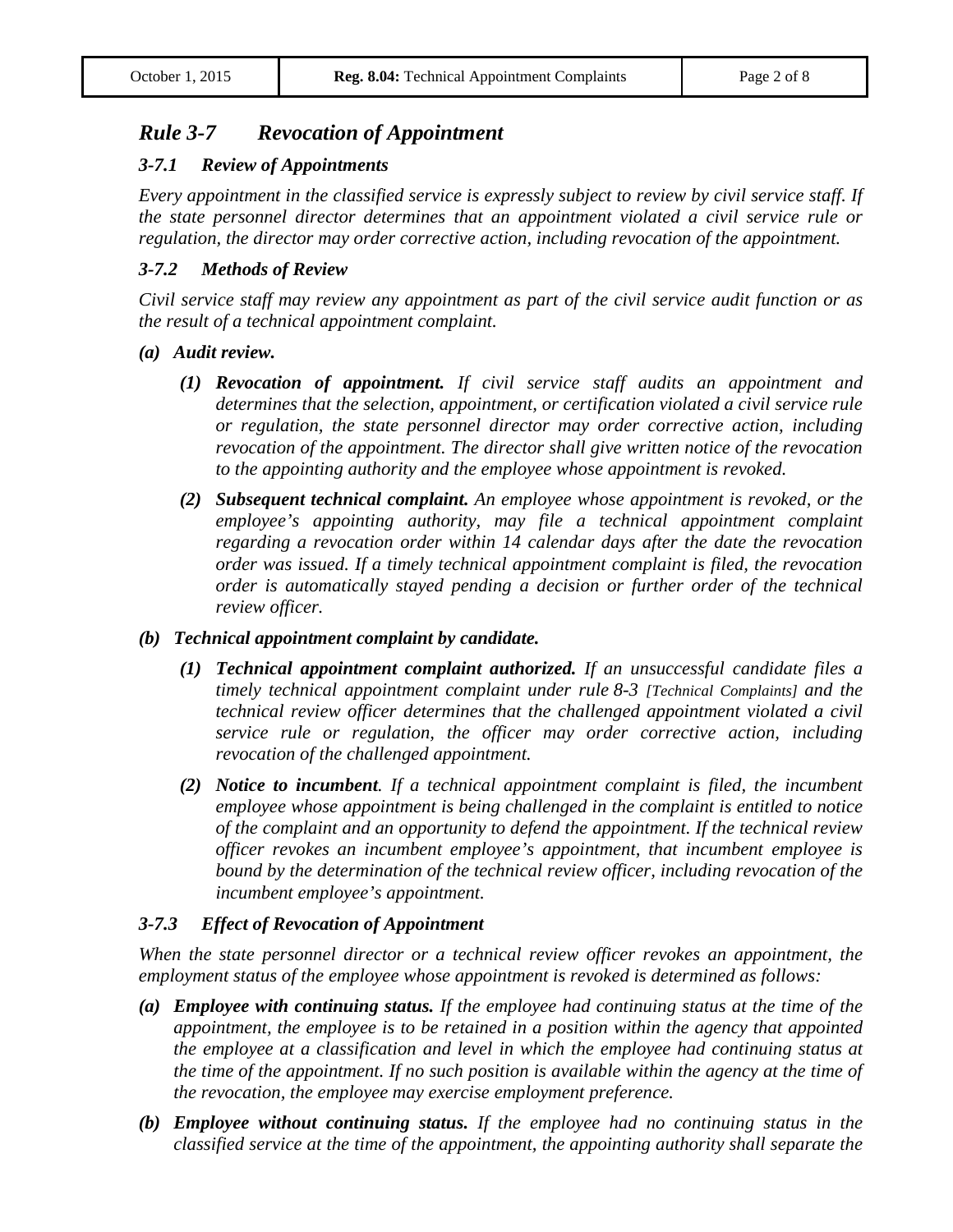*employee from state employment, unless the employee has otherwise been properly appointed to another position.*

# *Rule 8-3 Technical Complaints*

#### *8-3.1 Complaint Regarding Technical Decision Authorized*

*An authorized individual, appointing authority, or organization may file a technical complaint with civil service technical review staff, as provided in this rule and the regulations.*

*\* \* \**

#### *(c) Technical appointment complaint.*

- *(1) After revocation of appointment. If, as the result of a civil service audit, a person's appointment is revoked, the person or the person's appointing authority may file a technical appointment complaint.*
- *(2) After denial of appointment. An unsuccessful candidate who alleges that the selection, appointment, or certification process for the position violated a civil service rule or regulation may file a technical appointment complaint.*

#### *8-3.2 Time Limits*

- *(a) Technical appointment complaint. An unsuccessful candidate who alleges that the selection, appointment, or certification process for a position violated a civil service rule or regulation must file a technical appointment complaint with civil service technical review staff within the following time limits:*
	- *(1) Notice mailed. If the appointing authority mailed or delivered notice to the candidate that the candidate was removed from the selection process or that another person was appointed to the position, the candidate must file the technical appointment complaint no later than 14 calendar days after the later of (1) the effective date of the challenged appointment or (2) the date of the notice.*
	- *(2) No notice mailed. If the appointing authority does not mail or deliver notice to the candidate, the candidate must file the technical appointment complaint within 6 months after the effective date of the challenged appointment.*

*\* \* \**

#### *8-3.3 Civil Service Technical Review*

- *(a) Referral to technical review officer. If the technical complaint is not administratively dismissed under rule 8-4 [Summary Dismissal], a technical review officer shall conduct an expeditious review in accordance with the civil service rules and regulations.*
- *(b) Technical review procedures.*
	- *(1) Hearing not authorized. A technical review officer is not authorized to conduct a hearing.*
	- *(2) Technical appointment complaint; certified question. If the technical review officer determines that a technical appointment complaint raises a genuine issue as to any material fact that cannot be adequately determined under the technical complaint procedures, the technical review officer may certify one or more questions of fact to a hearing officer to conduct a hearing and issue a recommended decision to the technical review officer, as provided in the civil service regulations.*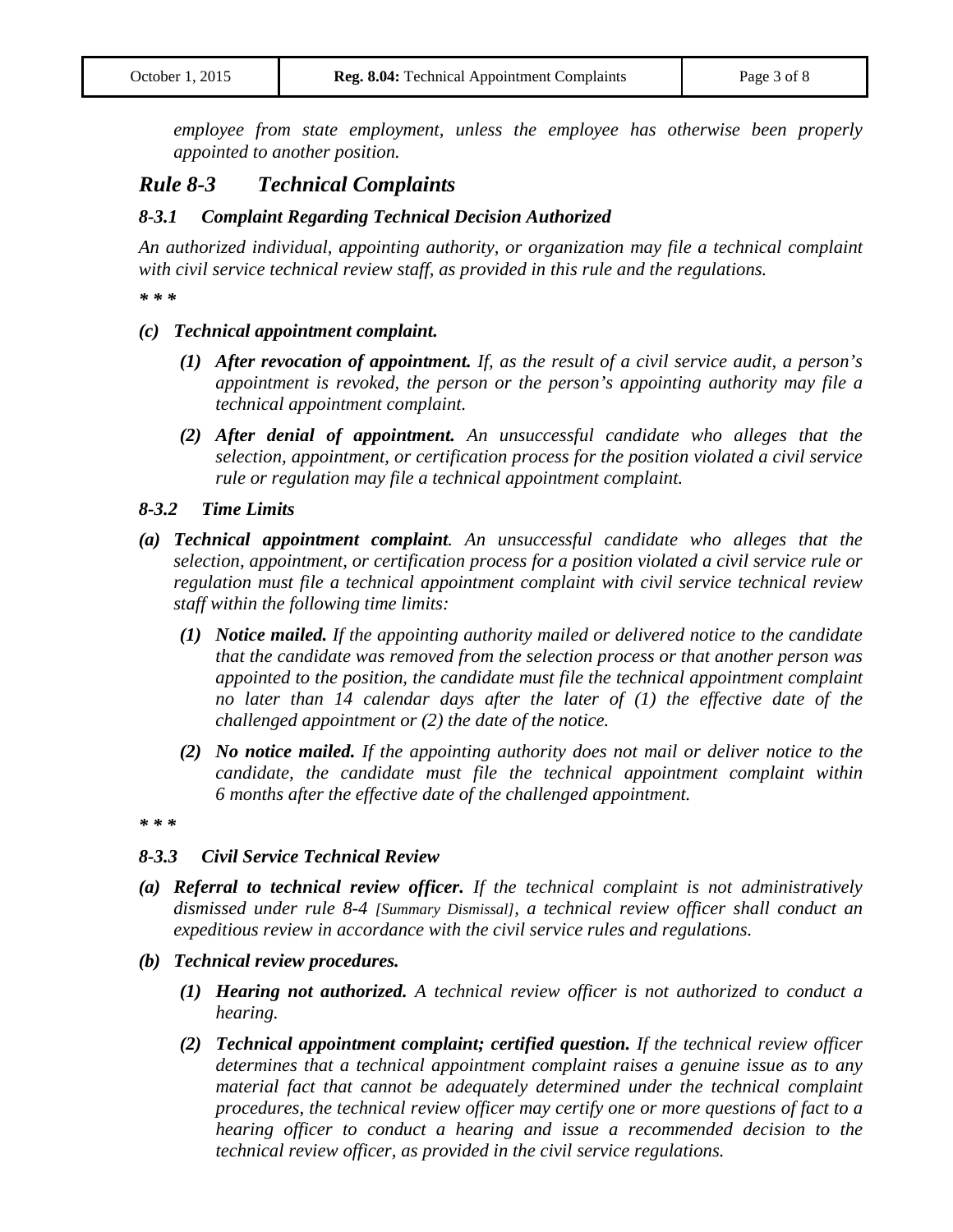*(3) Technical review decision. At the conclusion of the technical review, the technical review officer shall issue a final technical review decision setting forth the review officer's material findings of fact, conclusions of law, and remedial orders, if any. The final technical review decision shall be based on (1) the technical expertise of the review officer, (2) the civil service rules and regulations, (3) agency records, and (4) the documents and written submissions of the parties. In a review of a technical appointment complaint, the technical review officer shall also consider the written recommendation of the hearing officer on any certified question of fact.*

#### *8-3.4 Further Appeal to Commission Authorized*

*An interested party in a technical review proceeding may file an appeal of a final technical review decision, including a summary dismissal of the technical complaint, to the civil service commission, as provided in the civil service rules and regulations.*

## *8-3.5 Effective Date of Decision of Technical Review Officer*

*\* \* \**

*(c) Technical appointment complaint. A technical review decision on a technical appointment complaint is final and binding on the parties 29 calendar days after the date the decision was issued unless either (1) the decision provides for a later effective date or (2) an interested party files a further appeal to the civil service commission within 28 calendar days after the date of the decision. If a party files a timely application for leave to appeal, the effective date of the decision is automatically stayed pending further order of the employment relations board or civil service commission.*

## *8-3.6 Exclusive Technical Appointment Reviews*

- *(a) Exclusive proceeding. The technical appointment review is the exclusive proceeding for any candidate or employee, including an exclusively represented employee, to bring a complaint that arises out of (1) the selection, appointment, or certification of a candidate for a position in the classified service or (2) the revocation of an appointment after a civil service audit. A candidate, employee, and appointing authority are prohibited from using either the civil service grievance process provided in rule 8-1 [Grievances] or a negotiated grievance process permitted by rule 6-9.6 [Negotiated Grievance Procedures]. This exclusive procedure is not applicable when a collective bargaining agreement permitted in rule 3-5 [Relation to Collective Bargaining] authorizes a different procedure regarding a reassignment, transfer, layoff, or recall.*
- *(b) Incumbent employee. If a technical appointment complaint is filed, the technical appointment review is the exclusive proceeding in which an incumbent employee whose appointment is challenged may appear and defend the employee's own selection, appointment, or certification. An incumbent employee whose appointment is challenged and who is given notice of the technical appointment complaint and the opportunity to appear*  and defend the appointment in the technical appointment review is bound by the final *technical appointment decision. The incumbent employee cannot later file a separate technical complaint or grievance regarding either (1) the incumbent employee's original selection, appointment, or certification or (2) the result of the technical appointment decision, including revocation of the incumbent employee's appointment.*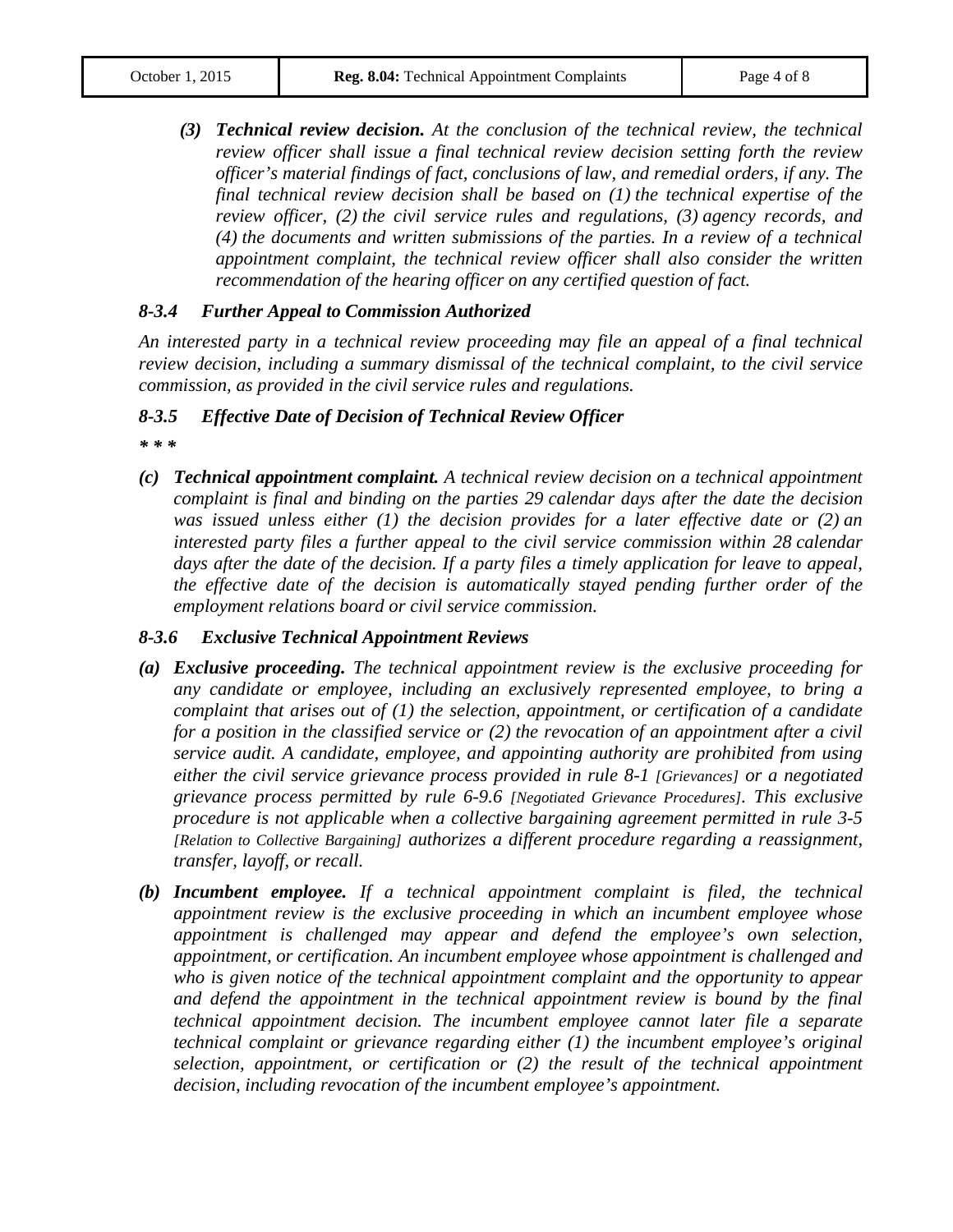# **3. DEFINITIONS**

## **A. Civil Service Commission Rule Definitions**

- 1. *Candidate means a qualified person who requested to be considered for appointment to a specific position in the classified service and who was considered by the appointing authority.*
- 2. *Interested party, in any other technical review, means a party that filed a technical complaint or a written appearance in the technical complaint review proceeding.*
- 3. *Party means any of the following persons or organizations:*

*\* \* \**

- *(e) Party, in a review of a technical appointment decision, means any of the following:*
	- *(1) An unsuccessful candidate who files a technical appointment complaint.*
	- *(2) An employee whose appointment is revoked by civil service staff in an audit review.*
	- *(3) An employee whose appointment is challenged in a technical appointment complaint.*
	- *(4) The appointing authority of an employee whose appointment is revoked in an audit review or challenged in a technical appointment complaint.*
- 4. *Technical complainant means any of the following persons when directly affected and aggrieved by a technical decision:*
	- *(a) An applicant for employment.*
	- *(b) A classified employee.*
	- *(c) An appointing authority.*
	- *(d) The office of the state employer.*
	- *(e) Any other person or organization specifically authorized by civil service rule or regulation to file a technical complaint.*
- 5. *Technical complaint means a written complaint that a technical decision (1) violated article 11, section 5, of the Michigan constitution, (2) violated a civil service rule or regulation, or (3) was arbitrary and capricious.*
- 6. *Technical decision includes each of the following individual decisions:*

*\* \* \**

*(c) Technical appointment decision means (1) a decision of an appointing authority appointing a candidate to a position in the classified service or (2) a decision of civil service staff certifying or revoking an appointment to a position in the classified service.*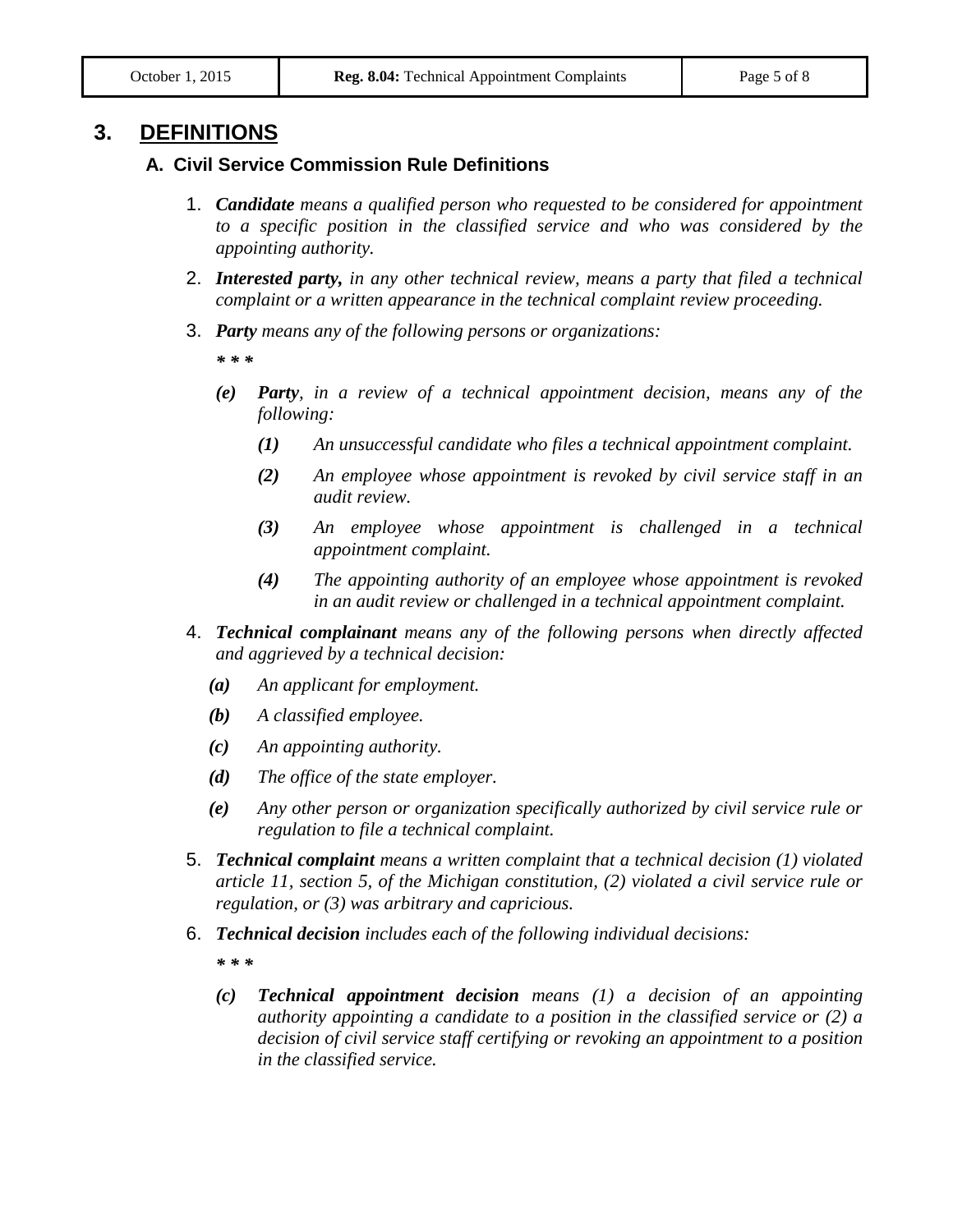## **B. Additional Definitions as used in this Regulation**

- 1. *Appointee* means a classified employee whose appointment is (1) vacated by Civil Service staff or (2) challenged by an unsuccessful candidate for the position.
- 2. *Appointing authority* means the appointing authority that made the disputed appointment.
- 3. *Considered by the appointing authority* means a qualified candidate who (1) met any screening criteria established by the appointing authority and (2) was interviewed or otherwise comparably evaluated by the appointing authority.

# **4. STANDARDS**

# **A. Filing Complaints.**

- 1. An employee whose appointment is revoked because of a Civil Service audit or an unsuccessful candidate directly affected by a technical appointment decision may file a technical complaint with the Office of Technical Complaints. The complaint must be submitted on the Technical Complaint form (CS-212) to [MCSC-OTC@mi.gov.](mailto:MCSC-OTC@mi.gov)
- 2. **Complaint.** The complaint must include the following:
	- a. All information required in part A of the CS-212 for each complainant.
	- b. A clear and concise description of the technical appointment decision being questioned in Part B of the CS-212, including any additional information required in the instructions for the form.
	- c. A complete statement of why the technical appointment decision (1) violated article 11, section 5 of the Michigan Constitution; (2) violated a Civil Service rule or regulation; or (3) was arbitrary and capricious.
	- d. Any documentary evidence that the complainant believes supports the technical complaint.
	- e. A clear statement of the desired outcome of the complaint. The outcome must be within the authority of Civil Service staff to grant.
	- f. The signature of each complainant. A signature can be a scanned document of an actual signature or the complainant's typed name followed by "/s/" (e.g., "John Doe /s/").
	- g. The name, mailing address, and email address of the complainant's representative, if any.
- 3. **Time Limits.** If notice of the technical appointment decision was provided, the complaint must be received by the Office of Technical Complaints within 14 calendar days after the later of the effective date of the decision or the date the notice of the decision was provided. If no notice was provided, a complaint must be filed within 6 months after the effective date of the appointment.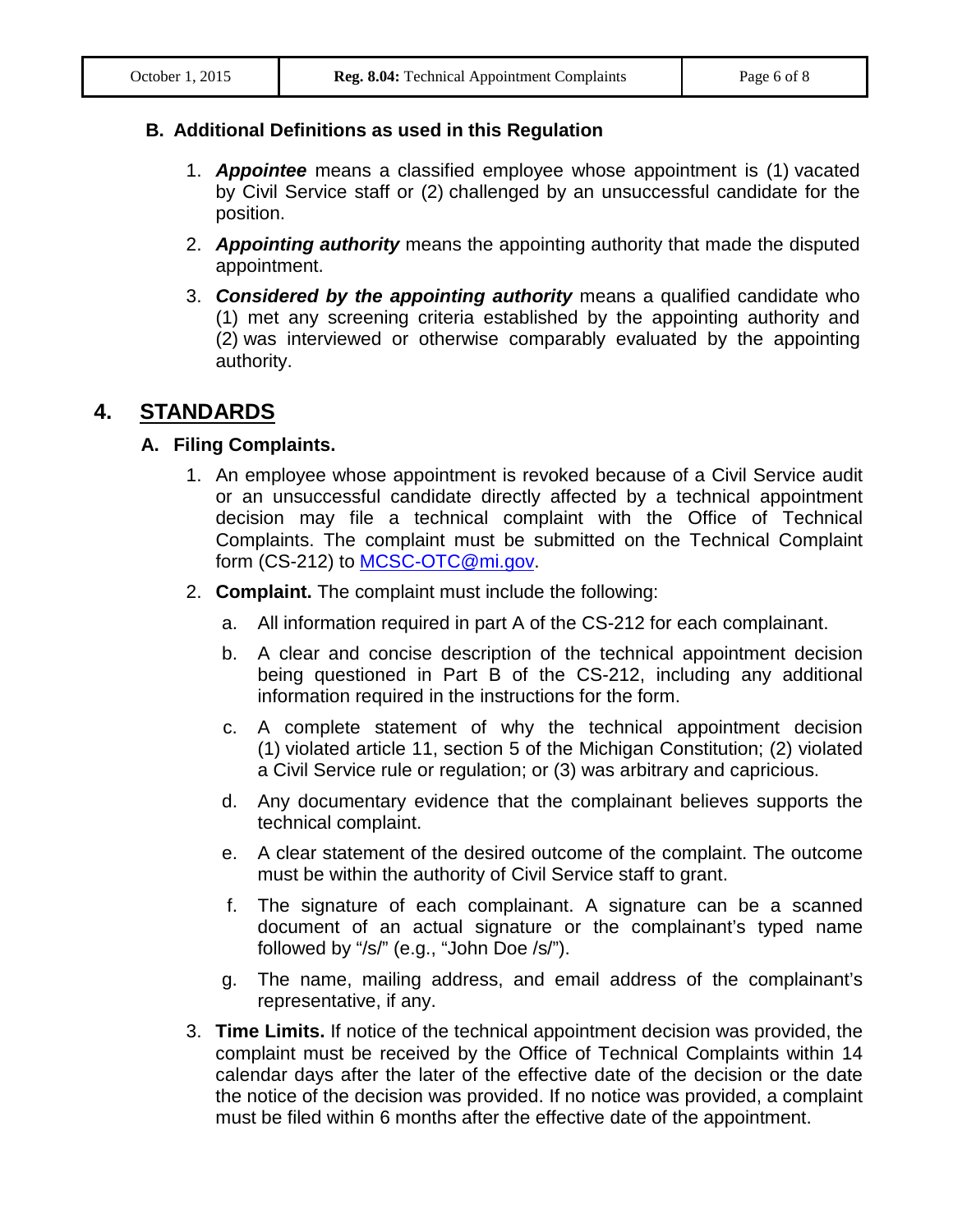4. **Extension.** The technical review officer may grant an extension to file if, before the filing deadline passes, the technical complainant shows sufficient justification for the extension.

# **B. Administrative Denial of Complaint.**

In addition to the reasons in rule 8-4, a technical appointment complaint may be administratively dismissed without prior notice for the following reasons:

- 1. The complaint fails to set forth allegations with sufficient particularity to permit review.
- 2. The complaint fails to allege a violation of a Civil Service rule or regulation or article 11, section 5, of the Michigan Constitution.
- 3. The complainant was not a qualified candidate considered by the appointing authority.
- 4. The complaint fails for other good and sufficient reason to warrant further review.

# **C. Complaint Investigation.**

- 1. If a complaint is not summarily or administratively dismissed, the Office of Technical Complaints shall give notice of the complaint to the appointing authority and any appointees and inform them of their rights to participate. Notice to appointees must include the following:
	- a. Notice that the pending complaint challenges the appointee's appointment and that the appointee may be removed or demoted as a result of the complaint.
	- b. Notice that the appointee is a party to the complaint and may present documents and argument and appeal any adverse decision.
	- c. Notice that, even if the appointee does not participate, the appointee will be bound by the final decision in response to the complaint and cannot bring a later grievance, technical appeal, or complaint to challenge the result of the final decision.
- 2. The technical review officer shall offer the appointing authority and any appointees an opportunity to respond to the complaint.
- 3. A technical review officer is not authorized to conduct a hearing, but may discuss the complaint with the complainant or other interested parties. If the complaint raises a genuine issue of material fact that cannot be adequately determined under the technical complaint procedures, the technical review officer may certify questions of fact to the Civil Service Hearings Office (CSHO). CSHO shall assign the matter to a hearing officer. The hearing officer shall then conduct a hearing, as provided in Civil Service rules and regulations, and issue a written recommendation on the certified question of fact to the technical review officer.

## **D. Technical Review Decision.**

1. The technical review officer shall review all submissions, including any hearing officer's recommendation, and decide the matter based on the